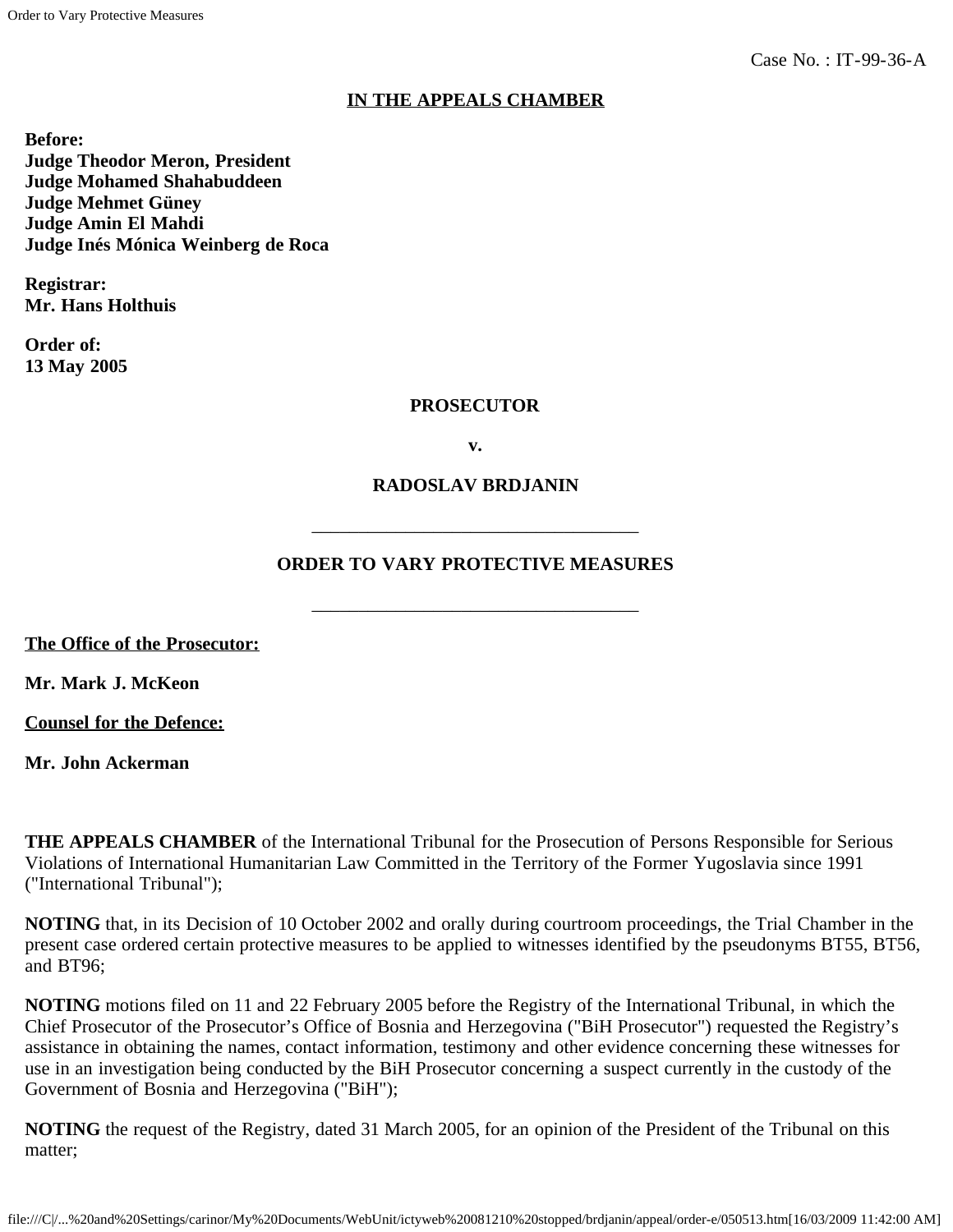**NOTING** the President's opinion of 6 April 2005, which stated that pursuant to Rule 75 of the Rules of Procedure and Evidence ("Rules"), it is "only one of the parties, defined in Rule 2 as the prosecution and Defence, who can make an application to a Chamber for variation of measures imposed";  $\frac{1}{x}$  $\frac{1}{x}$  $\frac{1}{x}$ 

**BEING SEISED** of the "Prosecutor's Application for Variation of Protective Measures," filed confidentially on 22 April 2005 ("Application"), which seeks release of the information sought by the BiH Prosecutor under the following conditions: (1) consent of the protected witnesses, (2) an undertaking by the BiH Prosecutor "that the witnesses' identities and the non-public material will be treated as confidential, and that only members of the Special Department for War Crimes of the BiH Prosecutor's Office would be permitted access to the material, and that the materials would not be disclosed to any other persons or parties, and that he will take all necessary measures, both legal and practical, in order to ensure the safety and security of the witnesses";

**CONSIDERING** that the President's Decision in this matter was public and that, although there is confidential information contained in the Annexes to the Prosecutor's Application, the content of the Application itself is not sensitive and should be made public;

**NOTING** that similar requests have been filed with the Trial Chambers seised of the cases *Prosecutor v. Milosevic*, No. IT-02-54-T, and *Prosecutor v. Krajisnik*, No. IT-00-39-T, in which some of the same witnesses also testified;

**CONSIDERING** that, upon the request of the Appeals Chamber and the two Trial Chambers, the above-mentioned witnesses were contacted by the Victims and Witnesses Section of the International Tribunal ("VWS"), that VWS explained the context and the terms of the Prosecutor's request, and that each of the witnesses consented to the disclosure of the requested information;

**CONSIDERING** Security Council resolutions 1503/2003 and 1534/2004, which emphasize, as a critical portion of the International Tribunal's Completion Strategy, the need to facilitate efforts to bring war crimes prosecutions in the national judicial systems within the Former Yugoslavia;

**CONSIDERING** the Appeals Chamber's inherent authority, as the Chamber currently seised of proceedings in this case, to modify orders entered earlier in these proceedings, including those issued pursuant to Rule 75(A) of the  $Rules:  $2$$  $Rules:  $2$$  $Rules:  $2$$ 

**CONSIDERING** the obligations of member states of the United Nations, under Article 29 of the Statute of the International Tribunal, to comply with orders issued by this Tribunal;

**CONSIDERING** that if the BiH Prosecutor eventually brings charges stemming from its current investigation, and introduces evidence or testimony from the witnesses affected by the present application, justice will likely demand disclosure of certain confidential information to the accused in that case;

**HEREBY ORDERS** that the Prosecutor's Application, but not its annexes, be made public; and

**GRANTS** the Prosecutor's Application and **VARIES** the protective measures concerning Witnesses BT55, BT56, and BT96 as follows:

- 1. The Prosecutor may release the names, contact information, and evidence of the witnesses referenced herein to the BiH Prosecutor, provided that the BiH Prosecutor has submitted a written undertaking, addressed to the Appeals Chamber and the Prosecutor on behalf of the Government of Bosnia and Herzegovina, agreeing to respect the orders of this Chamber concerning this matter, and specifically accepting the following:
	- a. The information disclosed will be treated as confidential, and will be released to no one except members of the Special Department for War Crimes and the courts of Bosnia and Herzegovina as necessary for the purposes of proceedings involving the suspect currently in BiH custody, and to that suspect and his counsel as specified in paragraph (b) below;